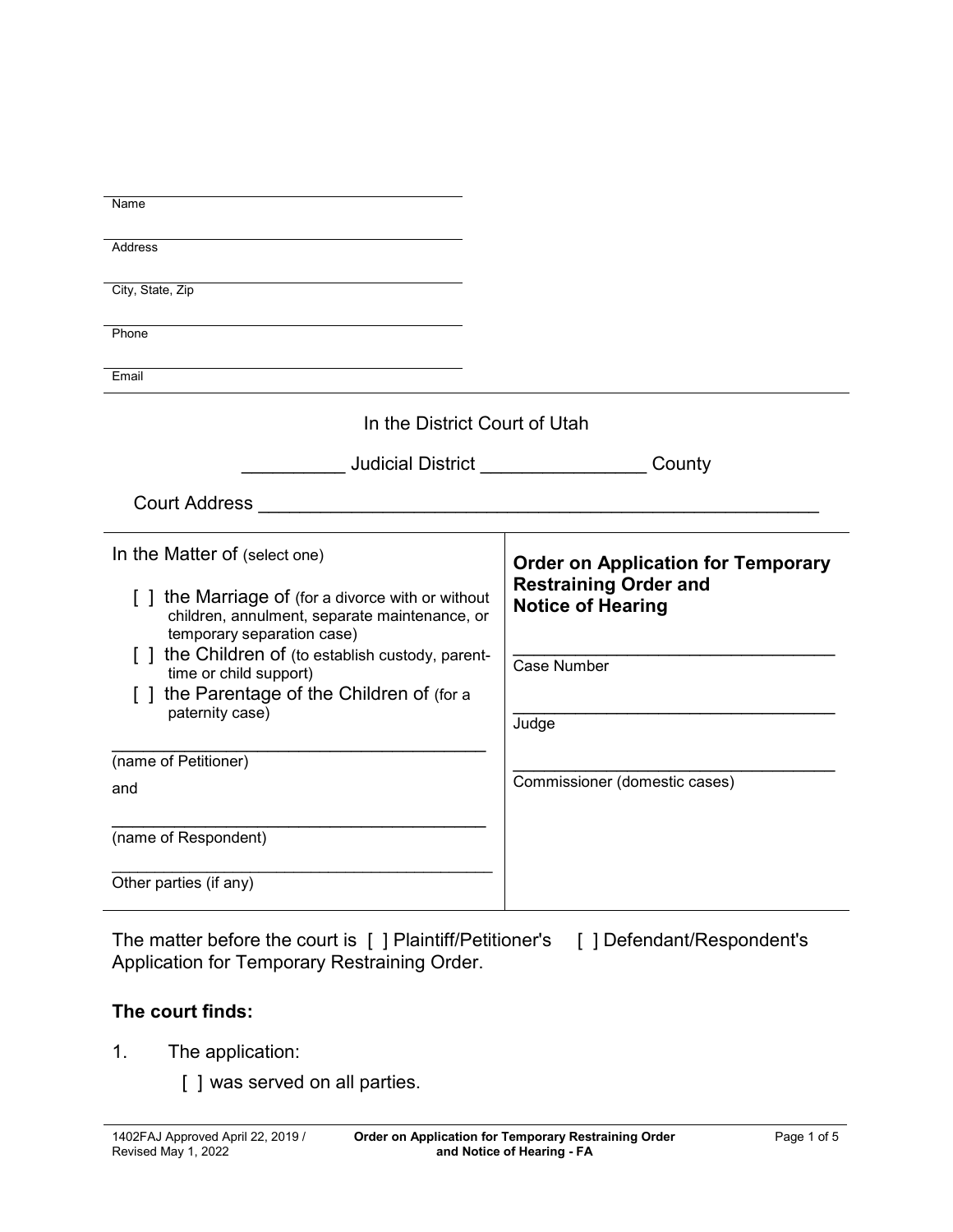- [ ] was not served on
	- [ ] plaintiff/petitioner [ ] defendant/respondent

because immediate and irreparable injury, loss or damage would have occurred if they had been notified.

- [ ] was not served on all parties, but should have been.
- 2. The party requesting the temporary restraining order:
	- [ ] has shown there would be irreparable harm if the temporary restraining order is not granted.
	- [] has not shown there would be irreparable harm if the temporary restraining order is not granted.
- 3. The irreparable harm to the moving party:
	- [ ] would be worse than any harm the proposed temporary restraining order would cause the other party.
	- [ ] would not be worse than any harm the proposed temporary restraining order would cause the other party.
- 4. The temporary restraining order:
	- [ ] would not be against the public interest.
	- [] would be against the public interest.
- 5. [ ] There is a substantial likelihood that the moving party will prevail on the merits of the underlying claim, or the case presents serious issues on the merits which should be the subject of further litigation.
	- [ ] There is not a substantial likelihood that the moving party will prevail on the merits of the underlying claim, or the case does not present serious issues on the merits which should be the subject of further litigation.

## **The court orders:**

- 6. The application for temporary restraining order is [ ] granted [ ] denied.
- 7. [ ] Temporary physical custody of the parties' minor children listed below is awarded to
	- Child's name (first, middle and last) Month and year of birth
	- [ ] petitioner [ ] respondent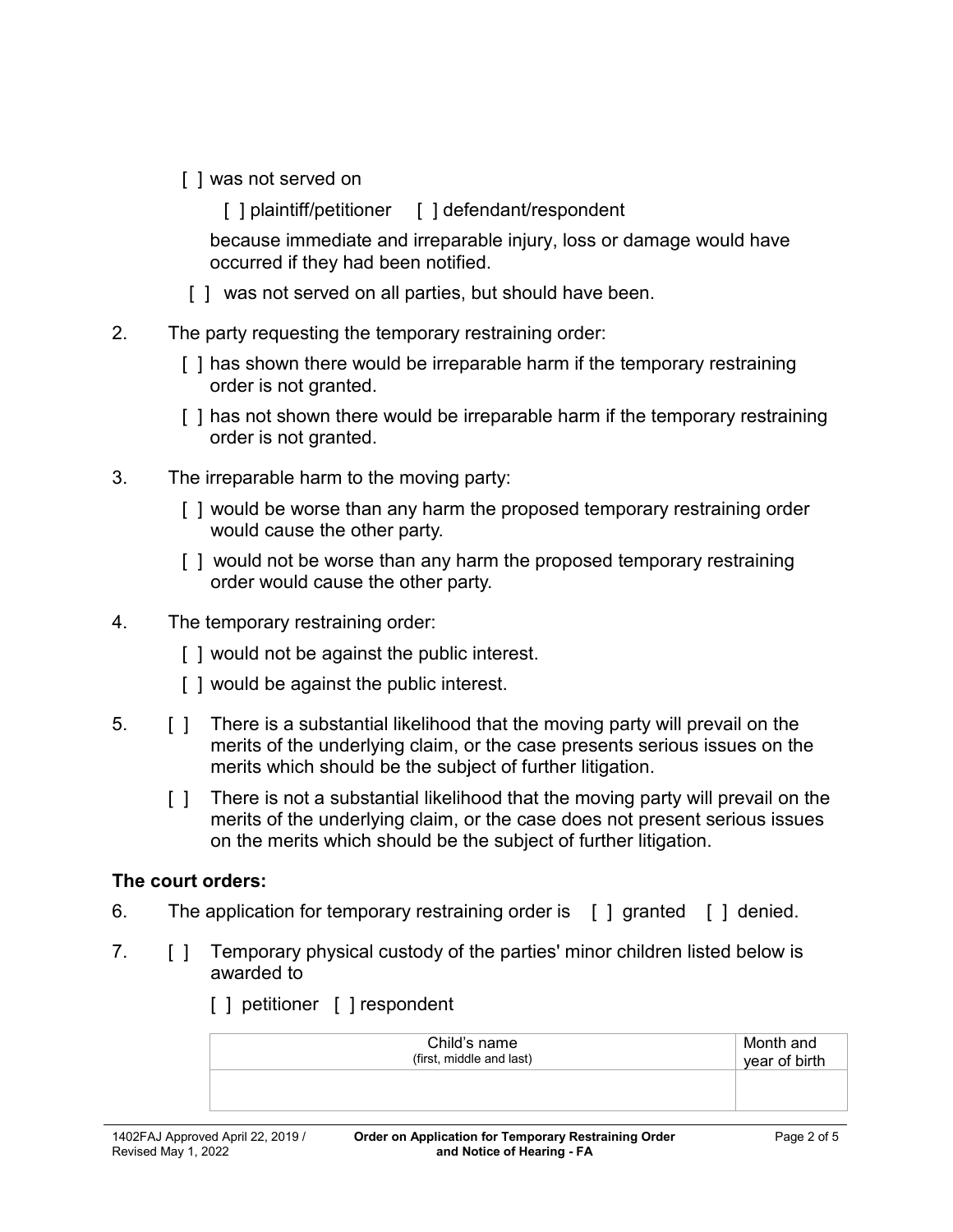8. [ ] Custody of the minor children listed below must immediately be returned to [ ] petitioner [ ] respondent.

| Child's name<br>(first, middle and last) | Month and<br>year of birth |
|------------------------------------------|----------------------------|
|                                          |                            |
|                                          |                            |

- 9. **[ ] A Writ of Assistance to Remove Children will be issued directing law** enforcement to help
	- [ ] petitioner [ ] respondent

regain custody of the minor children listed below.

| Child's name<br>(first, middle and last) | Month and<br>year of birth |
|------------------------------------------|----------------------------|
|                                          |                            |
|                                          |                            |
|                                          |                            |
|                                          |                            |

- 10. [ ] Other orders:
- 11. This order expires 14 days after it is issued, unless modified by the court.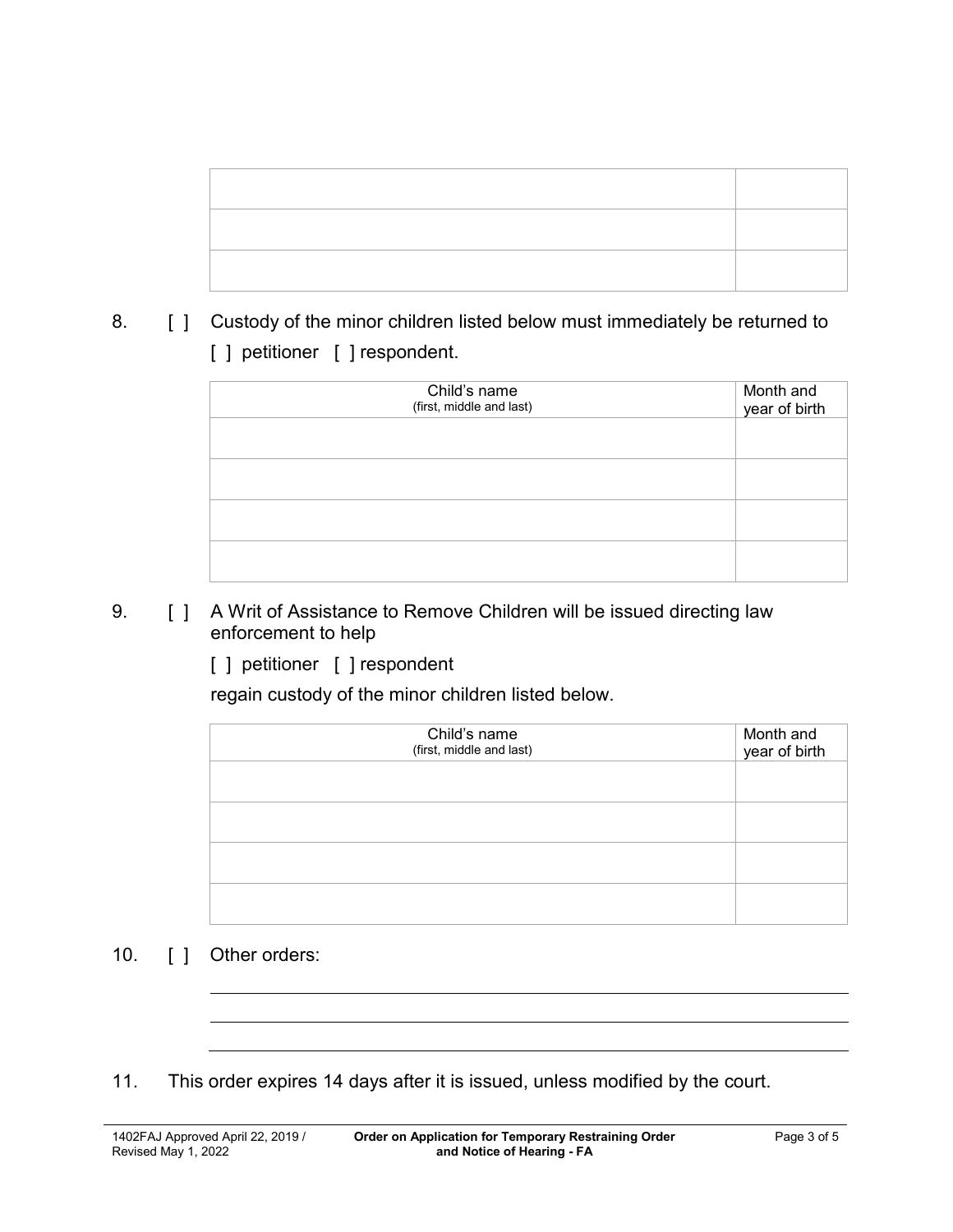- 12. The party requesting the temporary restraining order
	- [ ] is required to deposit money or post a bond with the court in the amount of  $\frac{1}{2}$
	- [ ] is not required to deposit money or post a bond with the court.

## **Notice of Hearing**

The court has scheduled a hearing at the following location, date, and time.

El tribunal ha programado una audiencia en la fecha y hora que sigue.

Courthouse Address (Dirección del tribunal):

| Date (Fecha): ________________________________                                                                                                                                                              | Time (Hora): $\frac{1}{2}$ [ ] a.m. [ ] p.m.                                                                                                                                                                                                                          |  |
|-------------------------------------------------------------------------------------------------------------------------------------------------------------------------------------------------------------|-----------------------------------------------------------------------------------------------------------------------------------------------------------------------------------------------------------------------------------------------------------------------|--|
| Room (Sala): _______________________________                                                                                                                                                                |                                                                                                                                                                                                                                                                       |  |
|                                                                                                                                                                                                             |                                                                                                                                                                                                                                                                       |  |
| Commissioner's or Judge's signature may instead appear at the top of the first page of this document.                                                                                                       |                                                                                                                                                                                                                                                                       |  |
| Date and Time                                                                                                                                                                                               |                                                                                                                                                                                                                                                                       |  |
|                                                                                                                                                                                                             |                                                                                                                                                                                                                                                                       |  |
| <b>Attendance</b><br>You must attend. If you do not attend,<br>you might be held in contempt of court<br>and the relief requested might be<br>granted. You have the right to be<br>represented by a lawyer. | <b>Asistencia</b><br>Presentarse es obligatorio. Si usted no<br>llegara a presentarse, se lo podría<br>encontrar en desacato de las órdenes del<br>juez y la reparación solicitada podría ser<br>otorgada. Usted tiene el derecho de que lo<br>represente un abogado. |  |
| <b>Evidence</b><br>Bring with you any evidence that you<br>want the court to consider.                                                                                                                      | <b>Pruebas</b><br>Traiga con usted cualquier prueba que<br>quiera que el tribunal tome en cuenta.                                                                                                                                                                     |  |

\_\_\_\_\_\_\_\_\_\_\_\_\_\_\_\_\_\_\_\_\_\_\_\_\_\_\_\_\_\_\_\_\_\_\_\_\_\_\_\_\_\_\_\_\_\_\_\_\_\_\_\_\_\_\_\_\_\_\_\_\_\_\_\_\_\_\_\_\_\_